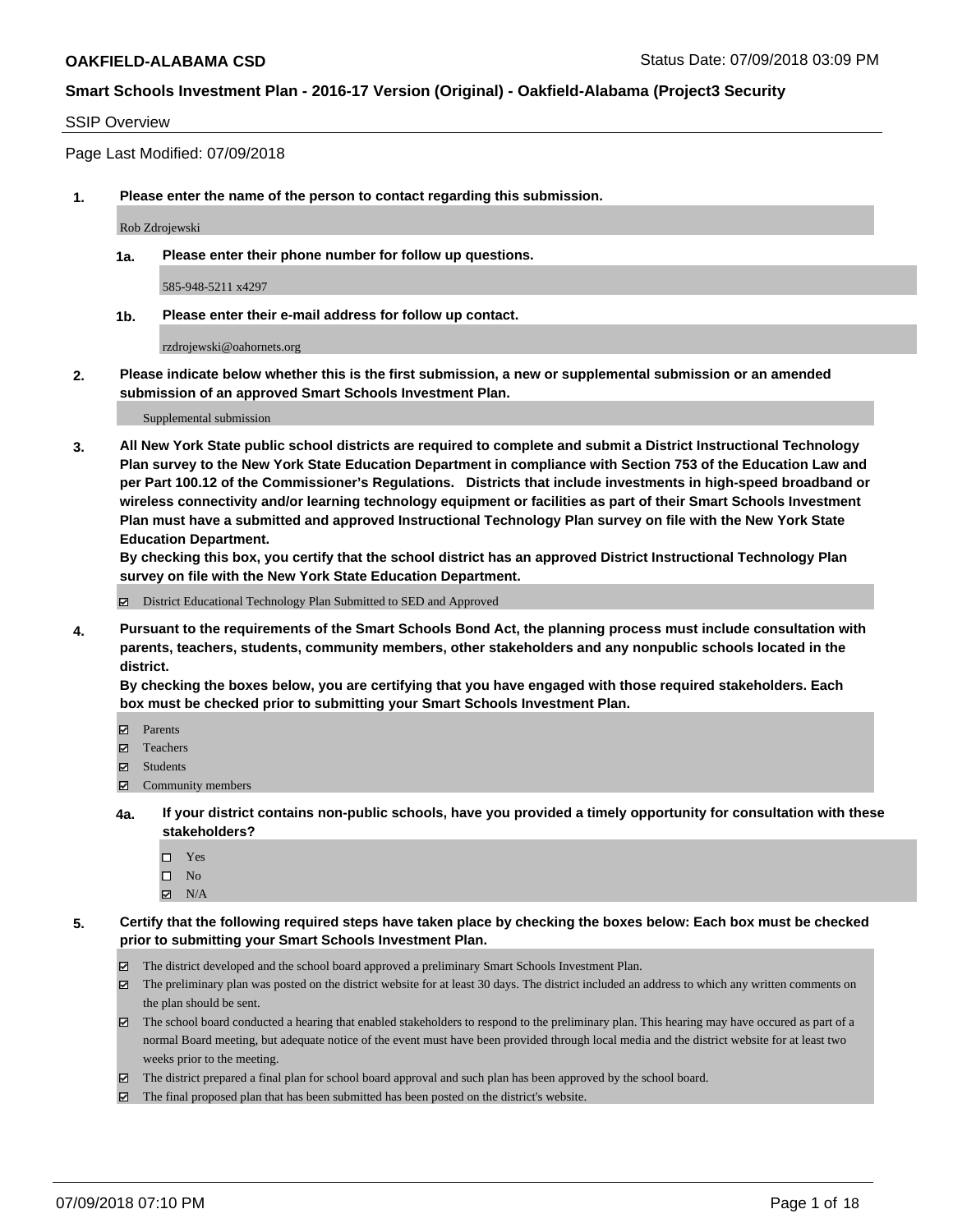SSIP Overview

Page Last Modified: 07/09/2018

**5a. Please upload the proposed Smart Schools Investment Plan (SSIP) that was posted on the district's website, along with any supporting materials. Note that this should be different than your recently submitted Educational Technology Survey. The Final SSIP, as approved by the School Board, should also be posted on the website and remain there during the course of the projects contained therein.**

Smart Schools Investment Plan 3 (Security Upgrades).pdf U&S UPDATED Proposal - Oakfield Alabama Security Upgrade Project.pdf

**5b. Enter the webpage address where the final Smart Schools Investment Plan is posted. The Plan should remain posted for the life of the included projects.**

http://www.oahornets.org/district.cfm?subpage=646713

**6. Please enter an estimate of the total number of students and staff that will benefit from this Smart Schools Investment Plan based on the cumulative projects submitted to date.**

900

**7. An LEA/School District may partner with one or more other LEA/School Districts to form a consortium to pool Smart Schools Bond Act funds for a project that meets all other Smart School Bond Act requirements. Each school district participating in the consortium will need to file an approved Smart Schools Investment Plan for the project and submit a signed Memorandum of Understanding that sets forth the details of the consortium including the roles of each respective district.**

 $\Box$  The district plans to participate in a consortium to partner with other school district(s) to implement a Smart Schools project.

**8. Please enter the name and 6-digit SED Code for each LEA/School District participating in the Consortium.**

| <b>Partner LEA/District</b> | <b>ISED BEDS Code</b> |
|-----------------------------|-----------------------|
| (No Response)               | (No Response)         |

**9. Please upload a signed Memorandum of Understanding with all of the participating Consortium partners.**

(No Response)

**10. Your district's Smart Schools Bond Act Allocation is:**

\$1,147,390

**11.** Enter the budget sub-allocations by category that you are submitting for approval at this time. If you are not budgeting SSBA funds for a category, please enter 0 (zero.) If the value entered is \$0, you will not be required to complete that survey question.

|                                       | Sub-<br>Allocations |
|---------------------------------------|---------------------|
| <b>School Connectivity</b>            | $\overline{0}$      |
| Connectivity Projects for Communities | $\Omega$            |
| <b>Classroom Technology</b>           | $\overline{0}$      |
| Pre-Kindergarten Classrooms           | $\mathbf 0$         |
| Replace Transportable Classrooms      | $\mathbf 0$         |
| High-Tech Security Features           | 349,283             |
| Totals:                               | 349,283             |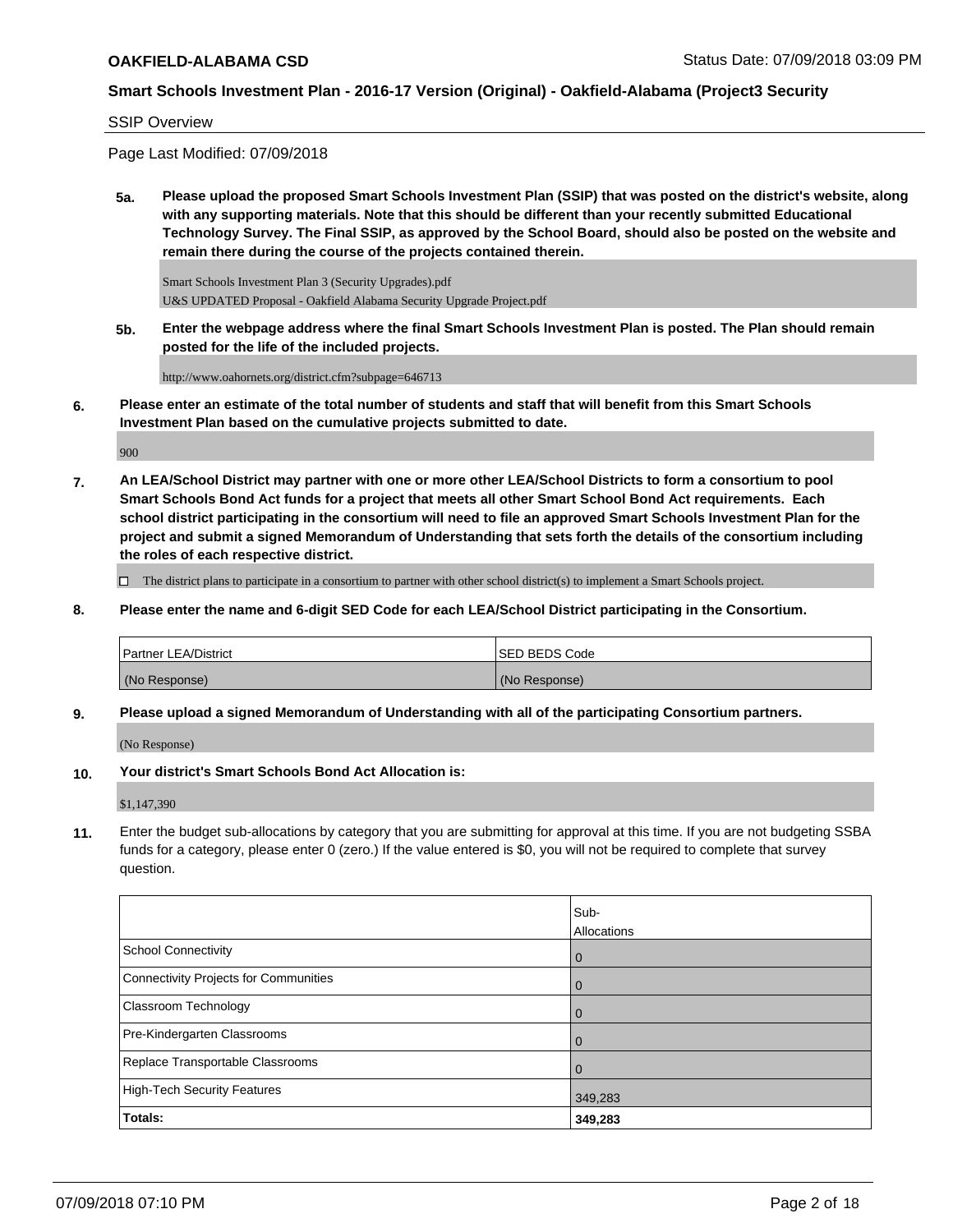### School Connectivity

Page Last Modified: 07/09/2018

- **1. In order for students and faculty to receive the maximum benefit from the technology made available under the Smart Schools Bond Act, their school buildings must possess sufficient connectivity infrastructure to ensure that devices can be used during the school day. Smart Schools Investment Plans must demonstrate that:**
	- **• sufficient infrastructure that meets the Federal Communications Commission's 100 Mbps per 1,000 students standard currently exists in the buildings where new devices will be deployed, or**
	- **• is a planned use of a portion of Smart Schools Bond Act funds, or**
	- **• is under development through another funding source.**

**Smart Schools Bond Act funds used for technology infrastructure or classroom technology investments must increase the number of school buildings that meet or exceed the minimum speed standard of 100 Mbps per 1,000 students and staff within 12 months. This standard may be met on either a contracted 24/7 firm service or a "burstable" capability. If the standard is met under the burstable criteria, it must be:**

**1. Specifically codified in a service contract with a provider, and**

**2. Guaranteed to be available to all students and devices as needed, particularly during periods of high demand, such as computer-based testing (CBT) periods.**

**Please describe how your district already meets or is planning to meet this standard within 12 months of plan submission.**

(No Response)

- **1a. If a district believes that it will be impossible to meet this standard within 12 months, it may apply for a waiver of this requirement, as described on the Smart Schools website. The waiver must be filed and approved by SED prior to submitting this survey.**
	- By checking this box, you are certifying that the school district has an approved waiver of this requirement on file with the New York State Education Department.
- **2.** Connectivity Speed Calculator **(Required)**

|                         | l Number of<br><b>Students</b> | Multiply by<br>100 Kbps | Divide by 1000 Current Speed<br>to Convert to<br>Required<br>l Speed in Mb | lin Mb           | Expected<br>Speed to be<br>Attained Within Required<br>12 Months | <b>Expected Date</b><br><b>When</b><br>Speed Will be<br>l Met |
|-------------------------|--------------------------------|-------------------------|----------------------------------------------------------------------------|------------------|------------------------------------------------------------------|---------------------------------------------------------------|
| <b>Calculated Speed</b> | (No<br>Response)               | (No Response)           | (No<br>Response)                                                           | (No<br>Response) | (No<br>Response)                                                 | l (No<br>Response)                                            |

**3. Describe how you intend to use Smart Schools Bond Act funds for high-speed broadband and/or wireless connectivity projects in school buildings.**

(No Response)

**4. Describe the linkage between the district's District Instructional Technology Plan and the proposed projects. (There should be a link between your response to this question and your response to Question 1 in Part E. Curriculum and Instruction "What are the district's plans to use digital connectivity and technology to improve teaching and learning?)**

(No Response)

**5. If the district wishes to have students and staff access the Internet from wireless devices within the school building, or in close proximity to it, it must first ensure that it has a robust Wi-Fi network in place that has sufficient bandwidth to meet user demand.**

**Please describe how you have quantified this demand and how you plan to meet this demand.**

(No Response)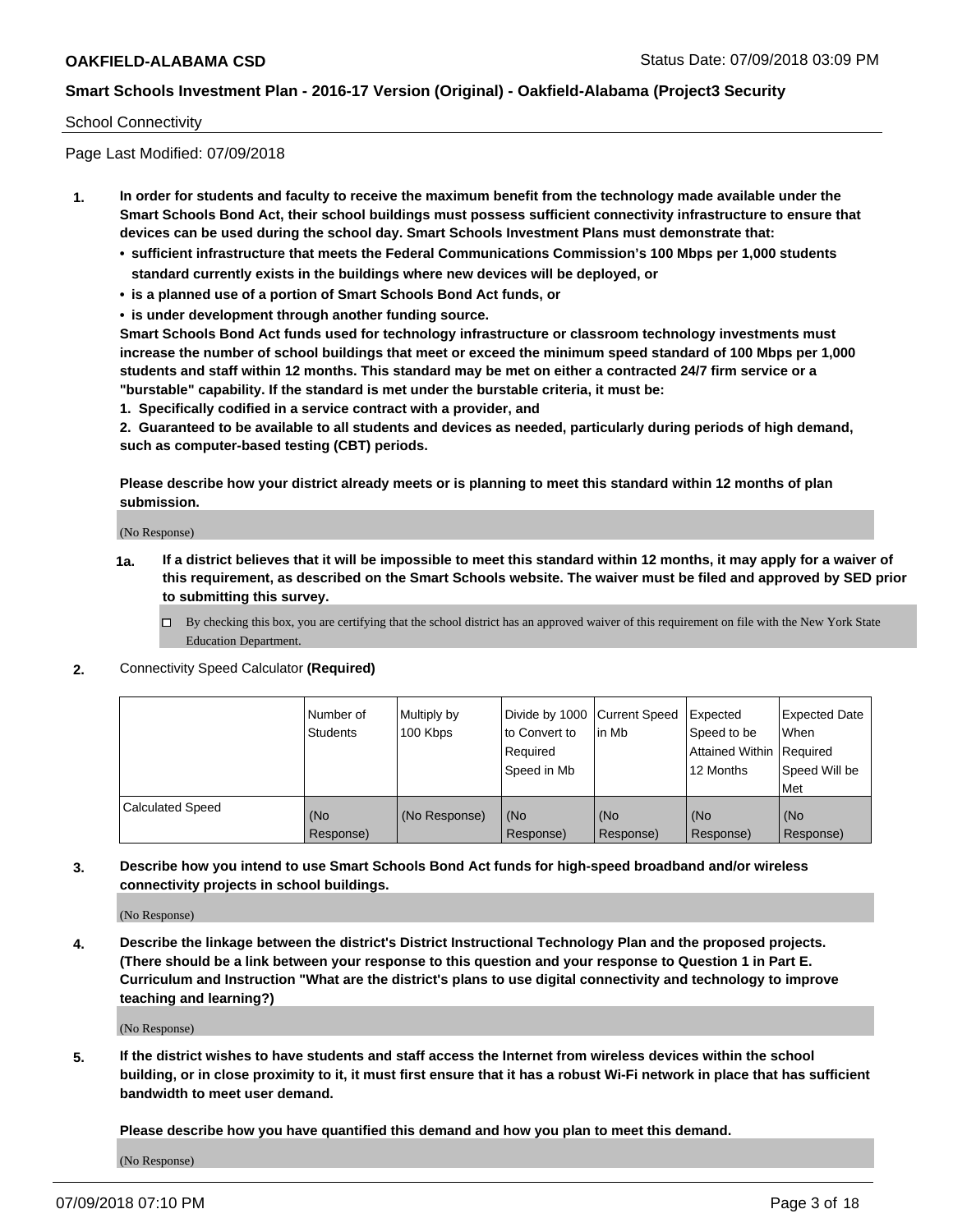#### School Connectivity

Page Last Modified: 07/09/2018

**6. As indicated on Page 5 of the guidance, the Office of Facilities Planning will have to conduct a preliminary review of all capital projects, including connectivity projects.**

**Please indicate on a separate row each project number given to you by the Office of Facilities Planning.**

| Project Number |  |
|----------------|--|
| (No Response)  |  |

**7. Certain high-tech security and connectivity infrastructure projects may be eligible for an expedited review process as determined by the Office of Facilities Planning.**

#### **Was your project deemed eligible for streamlined review?**

(No Response)

#### **8. Include the name and license number of the architect or engineer of record.**

| Name          | License Number |
|---------------|----------------|
| (No Response) | (No Response)  |

**9.** If you are submitting an allocation for **School Connectivity** complete this table.

**Note that the calculated Total at the bottom of the table must equal the Total allocation for this category that you entered in the SSIP Overview overall budget.** 

|                                            | Sub-<br><b>Allocation</b> |
|--------------------------------------------|---------------------------|
| Network/Access Costs                       | (No Response)             |
| Outside Plant Costs                        | (No Response)             |
| School Internal Connections and Components | (No Response)             |
| Professional Services                      | (No Response)             |
| Testing                                    | (No Response)             |
| <b>Other Upfront Costs</b>                 | (No Response)             |
| <b>Other Costs</b>                         | (No Response)             |
| Totals:                                    | 0                         |

**10. Please detail the type, quantity, per unit cost and total cost of the eligible items under each sub-category. This is especially important for any expenditures listed under the "Other" category. All expenditures must be eligible for tax-exempt financing to be reimbursed through the SSBA. Sufficient detail must be provided so that we can verify this is the case. If you have any questions, please contact us directly through smartschools@nysed.gov. NOTE: Wireless Access Points should be included in this category, not under Classroom Educational Technology, except those that will be loaned/purchased for nonpublic schools.**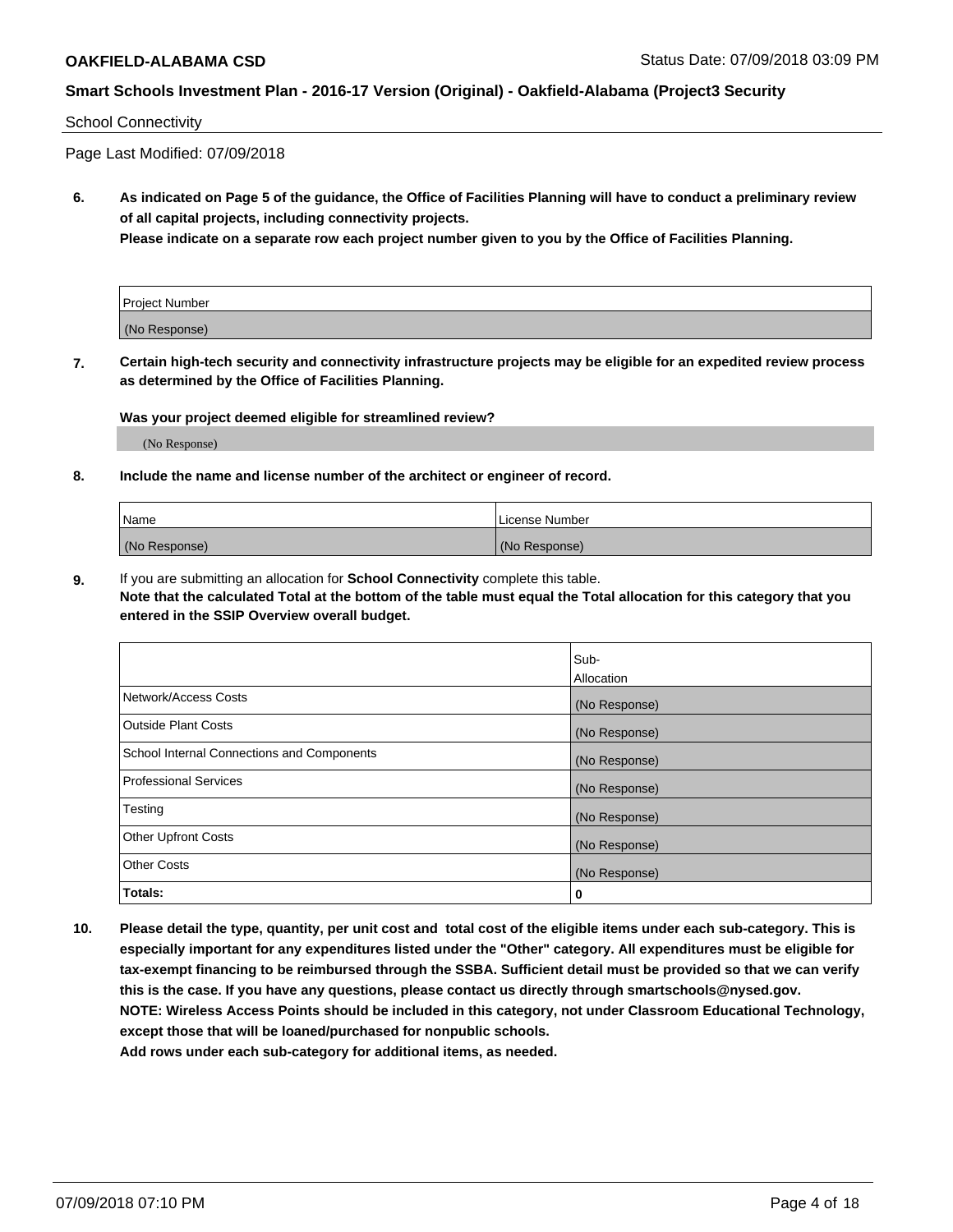School Connectivity

| Select the allowable expenditure<br>type.<br>Repeat to add another item under | Item to be purchased | Quantity      | Cost per Item | <b>Total Cost</b> |
|-------------------------------------------------------------------------------|----------------------|---------------|---------------|-------------------|
| each type.                                                                    |                      |               |               |                   |
| (No Response)                                                                 | (No Response)        | (No Response) | (No Response) | (No Response)     |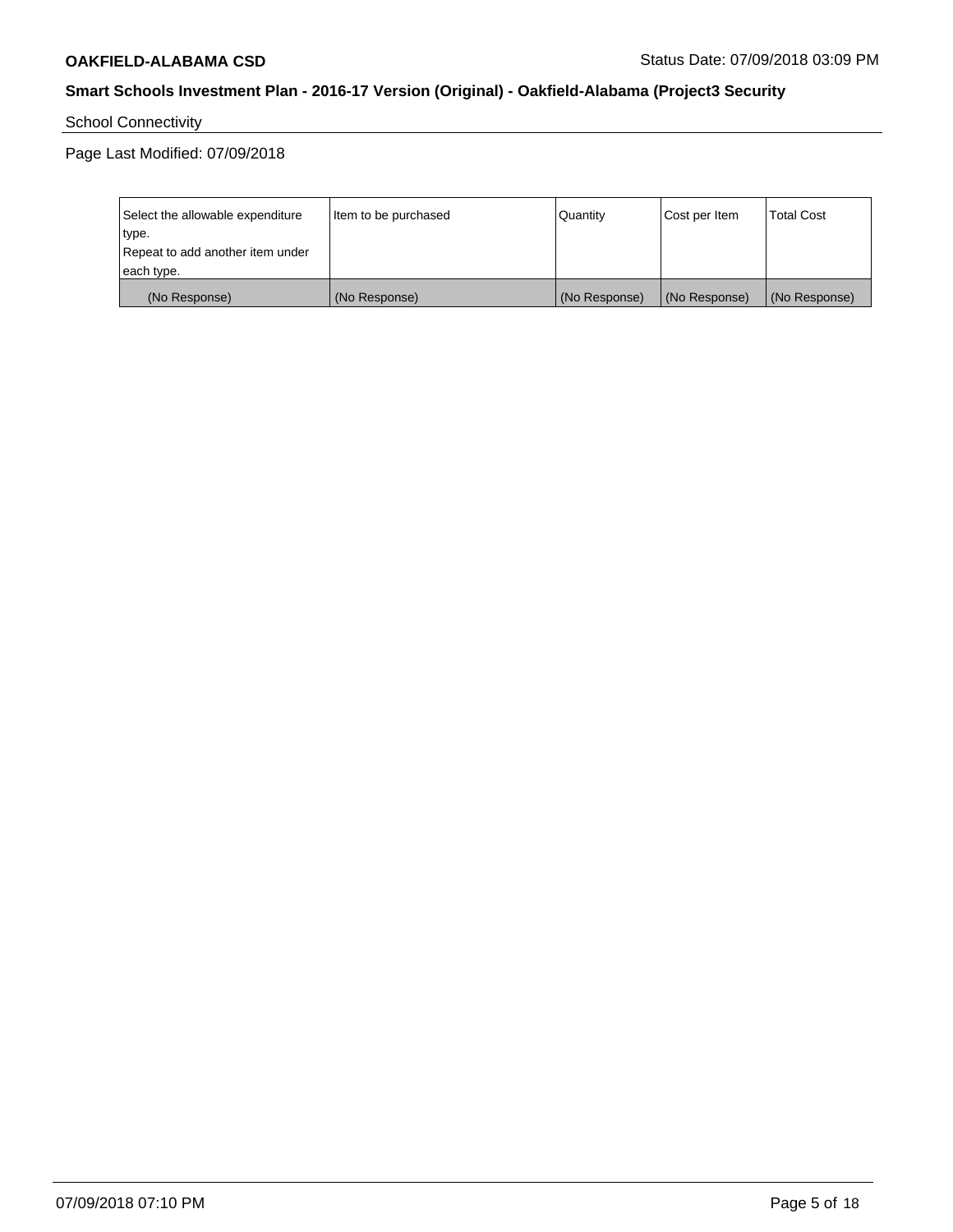Community Connectivity (Broadband and Wireless)

Page Last Modified: 07/09/2018

**1. Describe how you intend to use Smart Schools Bond Act funds for high-speed broadband and/or wireless connectivity projects in the community.**

(No Response)

**2. Please describe how the proposed project(s) will promote student achievement and increase student and/or staff access to the Internet in a manner that enhances student learning and/or instruction outside of the school day and/or school building.**

(No Response)

**3. Community connectivity projects must comply with all the necessary local building codes and regulations (building and related permits are not required prior to plan submission).**

 $\Box$  I certify that we will comply with all the necessary local building codes and regulations.

**4. Please describe the physical location of the proposed investment.**

(No Response)

**5. Please provide the initial list of partners participating in the Community Connectivity Broadband Project, along with their Federal Tax Identification (Employer Identification) number.**

| <b>Project Partners</b> | l Federal ID # |
|-------------------------|----------------|
| (No Response)           | (No Response)  |

**6.** If you are submitting an allocation for **Community Connectivity**, complete this table. **Note that the calculated Total at the bottom of the table must equal the Total allocation for this category that you entered in the SSIP Overview overall budget.**

|                                    | Sub-Allocation |
|------------------------------------|----------------|
| Network/Access Costs               | (No Response)  |
| Outside Plant Costs                | (No Response)  |
| <b>Tower Costs</b>                 | (No Response)  |
| <b>Customer Premises Equipment</b> | (No Response)  |
| Professional Services              | (No Response)  |
| Testing                            | (No Response)  |
| <b>Other Upfront Costs</b>         | (No Response)  |
| <b>Other Costs</b>                 | (No Response)  |
| Totals:                            | 0              |

**7. Please detail the type, quantity, per unit cost and total cost of the eligible items under each sub-category. This is especially important for any expenditures listed under the "Other" category. All expenditures must be capital-bond eligible to be reimbursed through the SSBA. If you have any questions, please contact us directly through smartschools@nysed.gov.**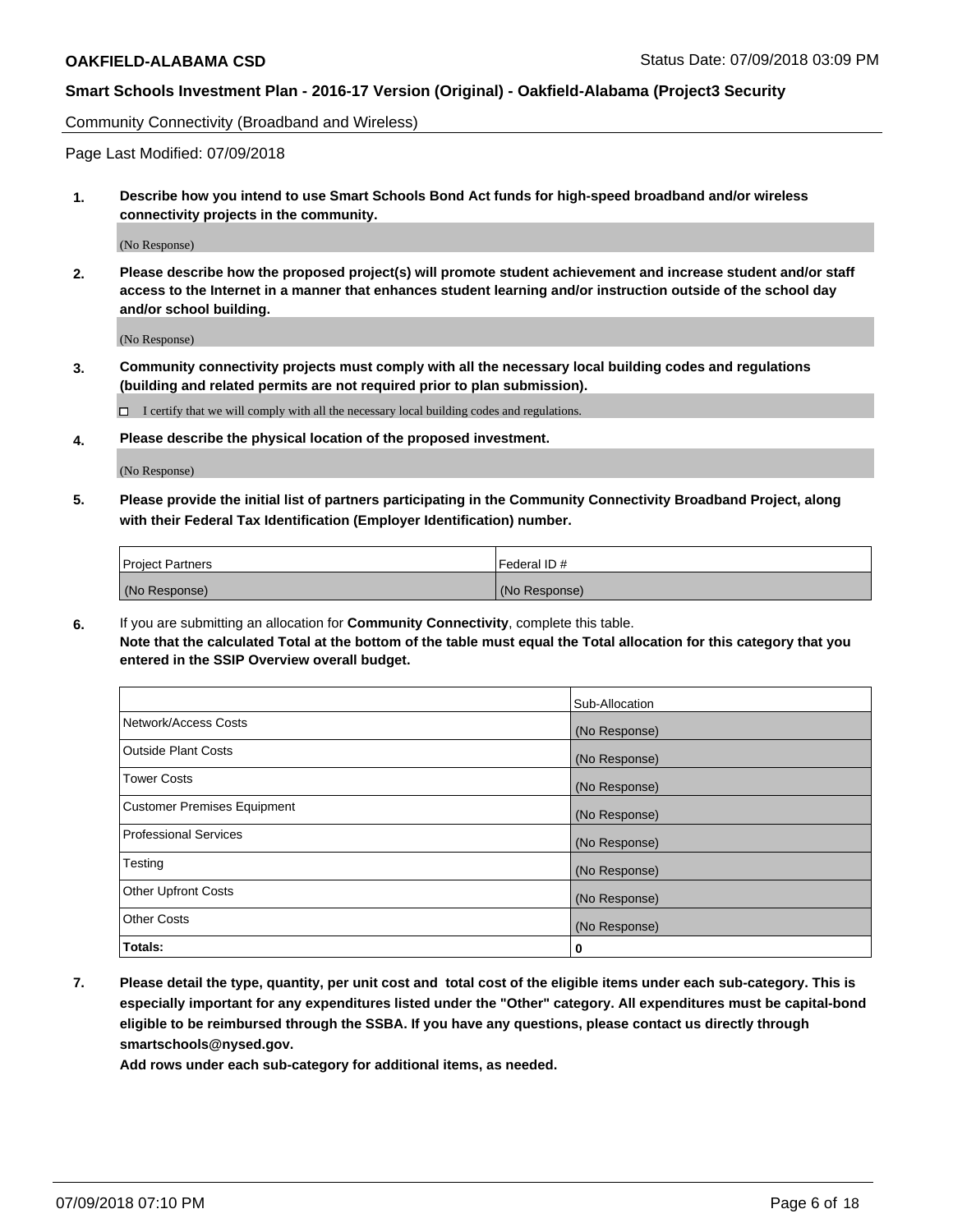Community Connectivity (Broadband and Wireless)

| Select the allowable expenditure<br>type.<br>Repeat to add another item under | Item to be purchased | Quantity      | Cost per Item | <b>Total Cost</b> |
|-------------------------------------------------------------------------------|----------------------|---------------|---------------|-------------------|
| each type.                                                                    |                      |               |               |                   |
| (No Response)                                                                 | (No Response)        | (No Response) | (No Response) | (No Response)     |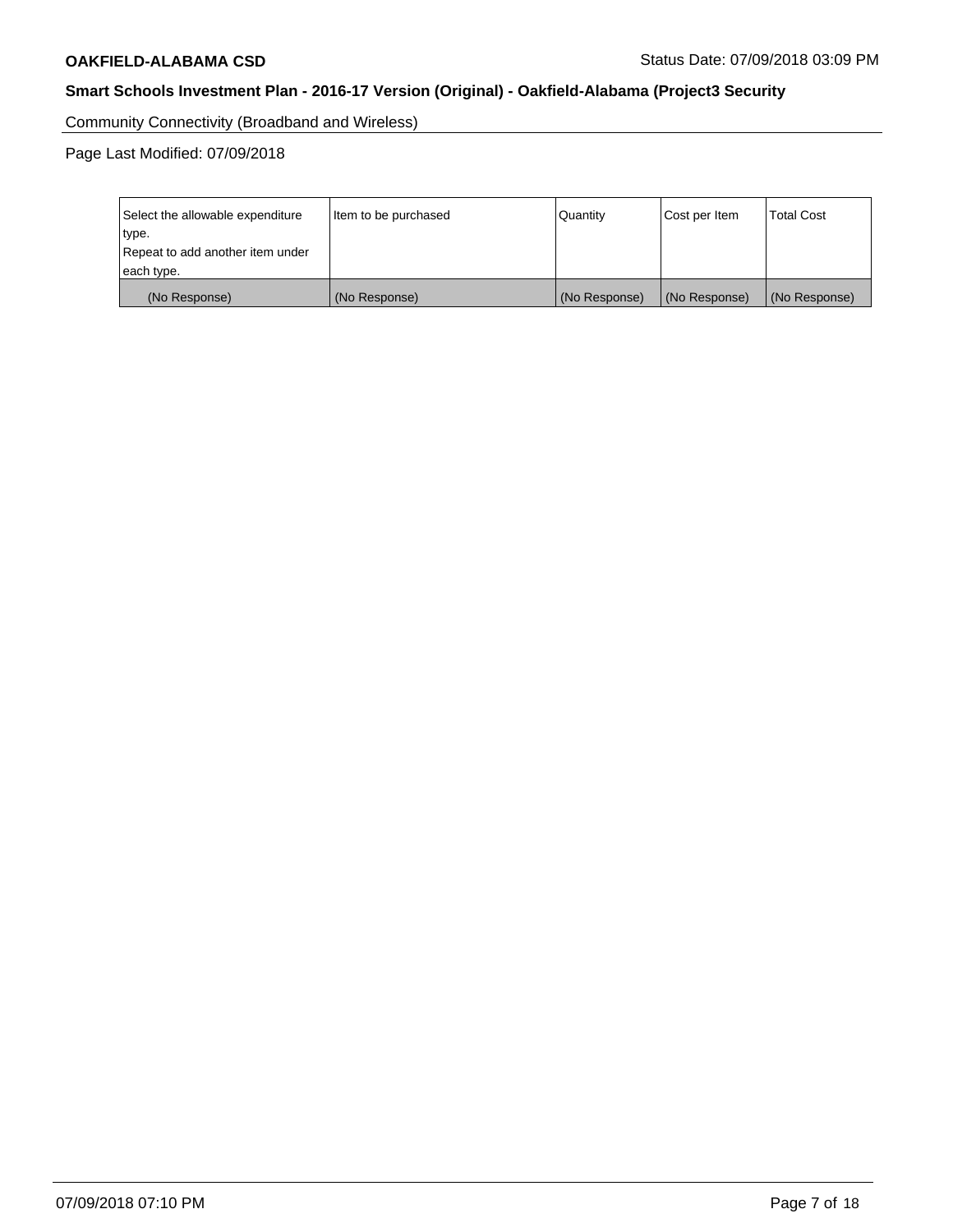## Classroom Learning Technology

Page Last Modified: 07/09/2018

**1. In order for students and faculty to receive the maximum benefit from the technology made available under the Smart Schools Bond Act, their school buildings must possess sufficient connectivity infrastructure to ensure that devices can be used during the school day. Smart Schools Investment Plans must demonstrate that sufficient infrastructure that meets the Federal Communications Commission's 100 Mbps per 1,000 students standard currently exists in the buildings where new devices will be deployed, or is a planned use of a portion of Smart Schools Bond Act funds, or is under development through another funding source.**

**Smart Schools Bond Act funds used for technology infrastructure or classroom technology investments must increase the number of school buildings that meet or exceed the minimum speed standard of 100 Mbps per 1,000 students and staff within 12 months. This standard may be met on either a contracted 24/7 firm service or a "burstable" capability. If the standard is met under the burstable criteria, it must be:**

**1. Specifically codified in a service contract with a provider, and**

**2. Guaranteed to be available to all students and devices as needed, particularly during periods of high demand, such as computer-based testing (CBT) periods.**

**Please describe how your district already meets or is planning to meet this standard within 12 months of plan submission.**

(No Response)

- **1a. If a district believes that it will be impossible to meet this standard within 12 months, it may apply for a waiver of this requirement, as described on the Smart Schools website. The waiver must be filed and approved by SED prior to submitting this survey.**
	- By checking this box, you are certifying that the school district has an approved waiver of this requirement on file with the New York State Education Department.
- **2.** Connectivity Speed Calculator **(Required)**

|                         | l Number of<br><b>Students</b> | Multiply by<br>100 Kbps | Divide by 1000 Current Speed<br>to Convert to<br>Required<br>l Speed in Mb | lin Mb           | Expected<br>Speed to be<br>Attained Within Required<br>12 Months | Expected Date<br>When<br>Speed Will be<br><b>Met</b> |
|-------------------------|--------------------------------|-------------------------|----------------------------------------------------------------------------|------------------|------------------------------------------------------------------|------------------------------------------------------|
| <b>Calculated Speed</b> | (No<br>Response)               | (No Response)           | (No<br>Response)                                                           | (No<br>Response) | (No<br>Response)                                                 | l (No<br>Response)                                   |

**3. If the district wishes to have students and staff access the Internet from wireless devices within the school building, or in close proximity to it, it must first ensure that it has a robust Wi-Fi network in place that has sufficient bandwidth to meet user demand.**

**Please describe how you have quantified this demand and how you plan to meet this demand.**

(No Response)

**4. All New York State public school districts are required to complete and submit an Instructional Technology Plan survey to the New York State Education Department in compliance with Section 753 of the Education Law and per Part 100.12 of the Commissioner's Regulations.**

**Districts that include educational technology purchases as part of their Smart Schools Investment Plan must have a submitted and approved Instructional Technology Plan survey on file with the New York State Education Department.**

- By checking this box, you are certifying that the school district has an approved Instructional Technology Plan survey on file with the New York State Education Department.
- **5. Describe the devices you intend to purchase and their compatibility with existing or planned platforms or systems. Specifically address the adequacy of each facility's electrical, HVAC and other infrastructure necessary to install and support the operation of the planned technology.**

(No Response)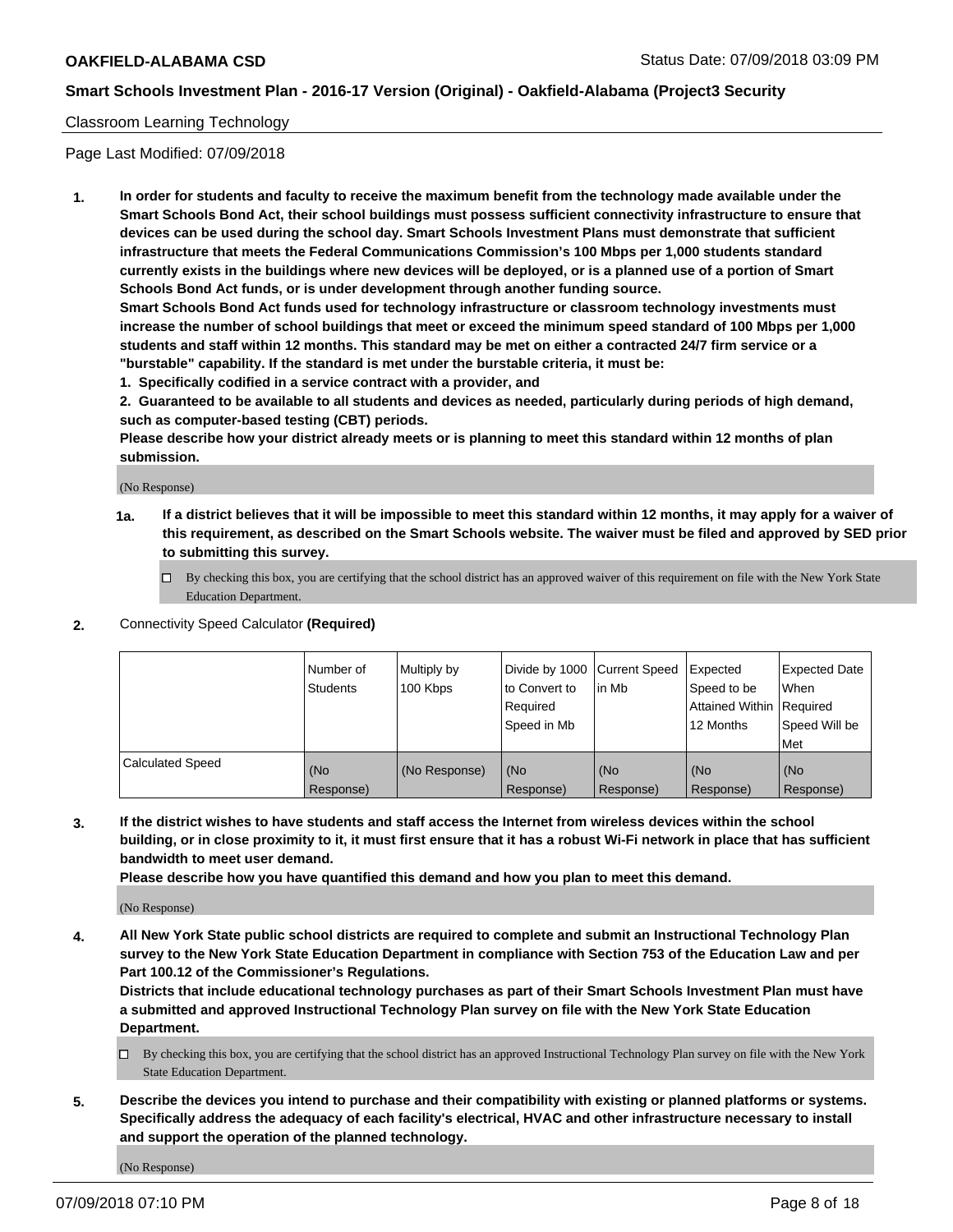### Classroom Learning Technology

Page Last Modified: 07/09/2018

- **6. Describe how the proposed technology purchases will:**
	- **> enhance differentiated instruction;**
	- **> expand student learning inside and outside the classroom;**
	- **> benefit students with disabilities and English language learners; and**
	- **> contribute to the reduction of other learning gaps that have been identified within the district.**

**The expectation is that districts will place a priority on addressing the needs of students who struggle to succeed in a rigorous curriculum. Responses in this section should specifically address this concern and align with the district's Instructional Technology Plan (in particular Question 2 of E. Curriculum and Instruction: "Does the district's instructional technology plan address the needs of students with disabilities to ensure equitable access to instruction, materials and assessments?" and Question 3 of the same section: "Does the district's instructional technology plan address the provision of assistive technology specifically for students with disabilities to ensure access to and participation in the general curriculum?"**

(No Response)

**7. Where appropriate, describe how the proposed technology purchases will enhance ongoing communication with parents and other stakeholders and help the district facilitate technology-based regional partnerships, including distance learning and other efforts.**

(No Response)

**8. Describe the district's plan to provide professional development to ensure that administrators, teachers and staff can employ the technology purchased to enhance instruction successfully.**

**Note: This response should be aligned and expanded upon in accordance with your district's response to Question 1 of F. Professional Development of your Instructional Technology Plan: "Please provide a summary of professional development offered to teachers and staff, for the time period covered by this plan, to support technology to enhance teaching and learning. Please include topics, audience and method of delivery within your summary."**

(No Response)

- **9. Districts must contact the SUNY/CUNY teacher preparation program that supplies the largest number of the district's new teachers to request advice on innovative uses and best practices at the intersection of pedagogy and educational technology.**
	- $\Box$  By checking this box, you certify that you have contacted the SUNY/CUNY teacher preparation program that supplies the largest number of your new teachers to request advice on these issues.
	- **9a. Please enter the name of the SUNY or CUNY Institution that you contacted.**

(No Response)

**9b. Enter the primary Institution phone number.**

(No Response)

**9c. Enter the name of the contact person with whom you consulted and/or will be collaborating with on innovative uses of technology and best practices.**

(No Response)

**10. A district whose Smart Schools Investment Plan proposes the purchase of technology devices and other hardware must account for nonpublic schools in the district.**

**Are there nonpublic schools within your school district?**

Yes

 $\hfill \square$  No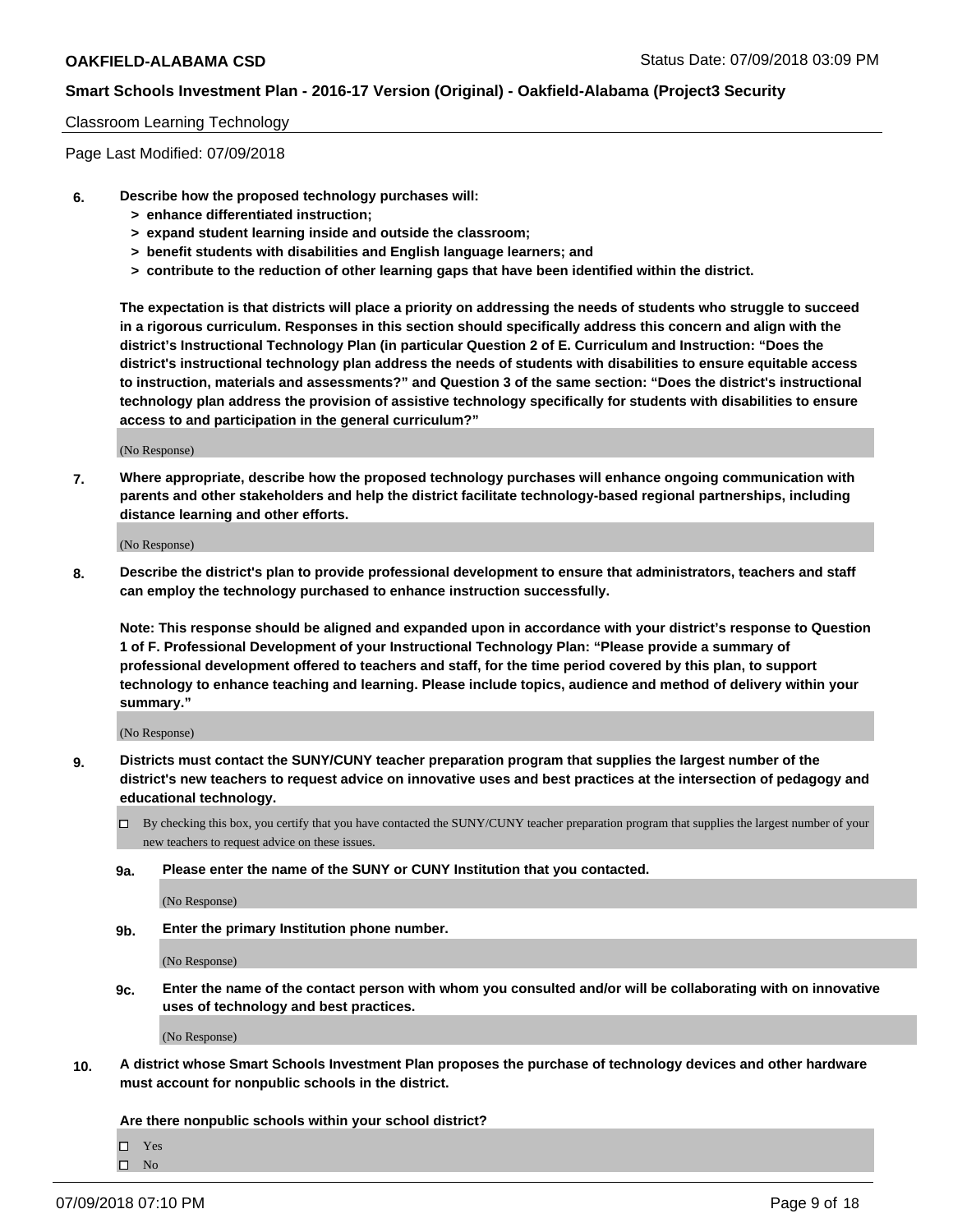# Classroom Learning Technology

Page Last Modified: 07/09/2018

### **11.** Nonpublic Classroom Technology Loan Calculator

The Smart Schools Bond Act provides that any Classroom Learning Technology purchases made using Smart Schools funds shall be lent, upon request, to nonpublic schools in the district. However, no school district shall be required to loan technology in amounts greater than the total obtained and spent on technology pursuant to the Smart Schools Bond Act and the value of such loan may not exceed the total of \$250 multiplied by the nonpublic school enrollment in the base year at the time of enactment.

See: http://www.p12.nysed.gov/mgtserv/smart\_schools/docs/Smart\_Schools\_Bond\_Act\_Guidance\_04.27.15\_Final.pdf.

|                                       | 1. Classroom<br>Technology<br>Sub-allocation | l 2. Public<br>Enrollment<br>$(2014 - 15)$ | l 3. Nonpublic<br>Enrollment<br>(2014-15) | 4. Sum of<br>Public and<br>l Nonpublic<br>Enrollment | l 5. Total Per<br>Pupil Sub-<br>lallocation                                                   | l 6. Total<br>Nonpublic Loan<br>Amount |
|---------------------------------------|----------------------------------------------|--------------------------------------------|-------------------------------------------|------------------------------------------------------|-----------------------------------------------------------------------------------------------|----------------------------------------|
| Calculated Nonpublic Loan<br>l Amount |                                              |                                            |                                           |                                                      | (No Response)   (No Response)   (No Response)   (No Response)   (No Response)   (No Response) |                                        |

**12. To ensure the sustainability of technology purchases made with Smart Schools funds, districts must demonstrate a long-term plan to maintain and replace technology purchases supported by Smart Schools Bond Act funds. This sustainability plan shall demonstrate a district's capacity to support recurring costs of use that are ineligible for Smart Schools Bond Act funding such as device maintenance, technical support, Internet and wireless fees, maintenance of hotspots, staff professional development, building maintenance and the replacement of incidental items. Further, such a sustainability plan shall include a long-term plan for the replacement of purchased devices and equipment at the end of their useful life with other funding sources.**

 $\square$  By checking this box, you certify that the district has a sustainability plan as described above.

**13. Districts must ensure that devices purchased with Smart Schools Bond funds will be distributed, prepared for use, maintained and supported appropriately. Districts must maintain detailed device inventories in accordance with generally accepted accounting principles.**

By checking this box, you certify that the district has a distribution and inventory management plan and system in place.

**14.** If you are submitting an allocation for **Classroom Learning Technology** complete this table.

**Note that the calculated Total at the bottom of the table must equal the Total allocation for this category that you entered in the SSIP Overview overall budget.**

|                          | Sub-Allocation |
|--------------------------|----------------|
| Interactive Whiteboards  | (No Response)  |
| <b>Computer Servers</b>  | (No Response)  |
| <b>Desktop Computers</b> | (No Response)  |
| <b>Laptop Computers</b>  | (No Response)  |
| <b>Tablet Computers</b>  | (No Response)  |
| <b>Other Costs</b>       | (No Response)  |
| Totals:                  | 0              |

**15. Please detail the type, quantity, per unit cost and total cost of the eligible items under each sub-category. This is especially important for any expenditures listed under the "Other" category. All expenditures must be capital-bond eligible to be reimbursed through the SSBA. If you have any questions, please contact us directly through smartschools@nysed.gov.**

**Please specify in the "Item to be Purchased" field which specific expenditures and items are planned to meet the district's nonpublic loan requirement, if applicable.**

**NOTE: Wireless Access Points that will be loaned/purchased for nonpublic schools should ONLY be included in this category, not under School Connectivity, where public school districts would list them.**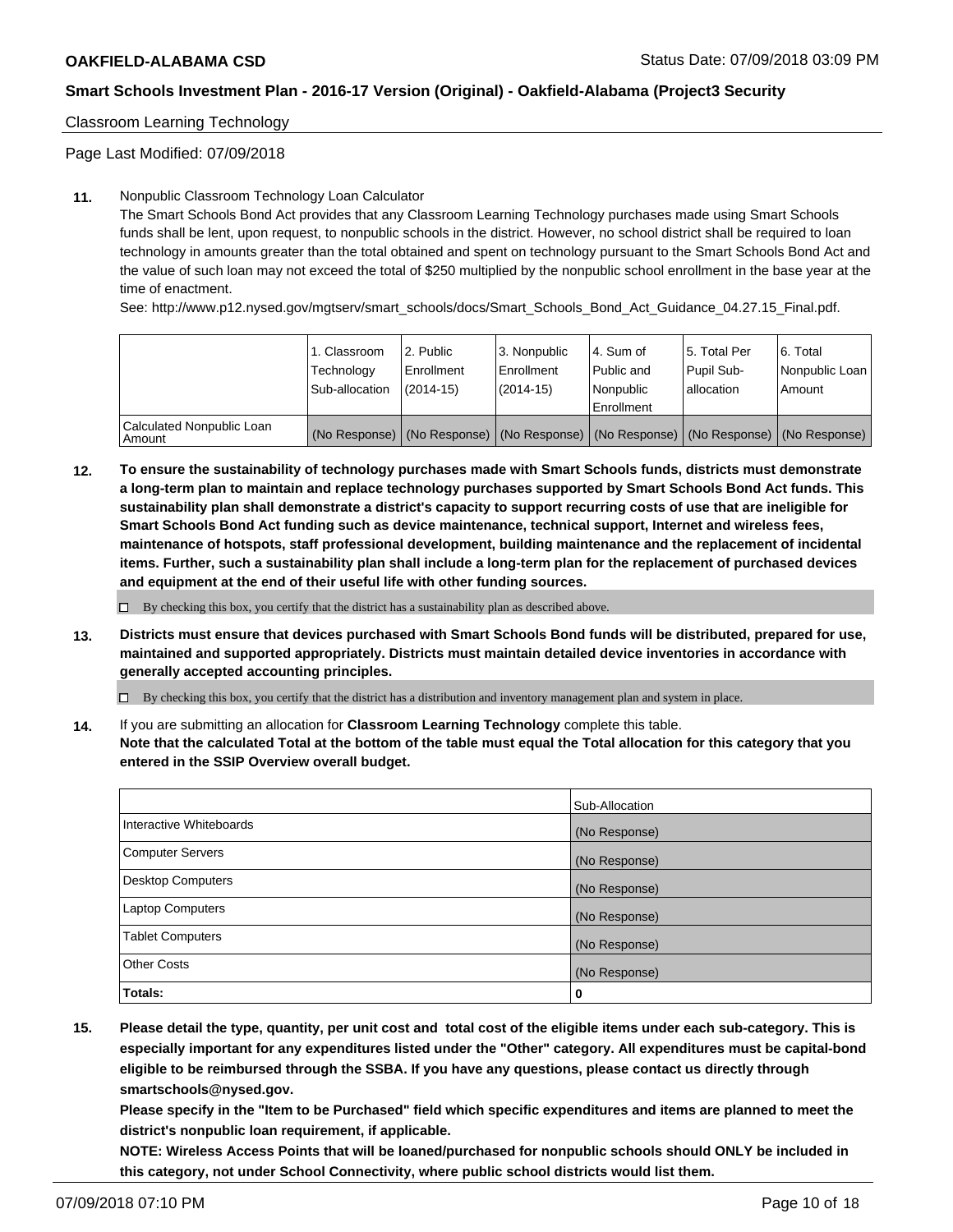Classroom Learning Technology

Page Last Modified: 07/09/2018

| (No Response)                    | (No Response)          | (No Response) | (No Response) | (No Response)     |
|----------------------------------|------------------------|---------------|---------------|-------------------|
| each type.                       |                        |               |               |                   |
| Repeat to add another item under |                        |               |               |                   |
| type.                            |                        |               |               |                   |
| Select the allowable expenditure | I Item to be Purchased | Quantity      | Cost per Item | <b>Total Cost</b> |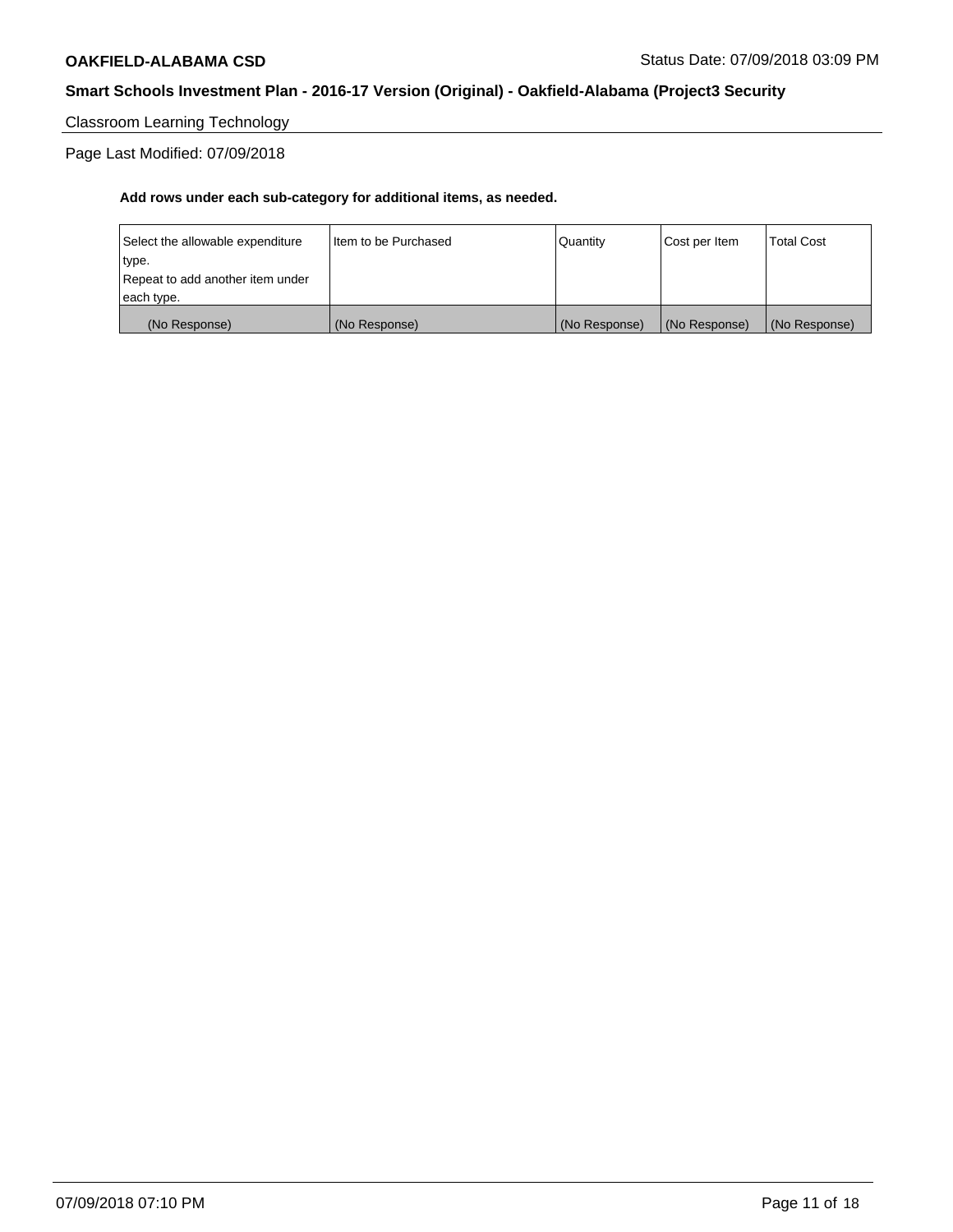#### Pre-Kindergarten Classrooms

Page Last Modified: 07/09/2018

**1. Provide information regarding how and where the district is currently serving pre-kindergarten students and justify the need for additional space with enrollment projections over 3 years.**

(No Response)

- **2. Describe the district's plan to construct, enhance or modernize education facilities to accommodate prekindergarten programs. Such plans must include:**
	- **Specific descriptions of what the district intends to do to each space;**
	- **An affirmation that pre-kindergarten classrooms will contain a minimum of 900 square feet per classroom;**
	- **The number of classrooms involved;**
	- **The approximate construction costs per classroom; and**
	- **Confirmation that the space is district-owned or has a long-term lease that exceeds the probable useful life of the improvements.**

(No Response)

**3. Smart Schools Bond Act funds may only be used for capital construction costs. Describe the type and amount of additional funds that will be required to support ineligible ongoing costs (e.g. instruction, supplies) associated with any additional pre-kindergarten classrooms that the district plans to add.**

(No Response)

**4. All plans and specifications for the erection, repair, enlargement or remodeling of school buildings in any public school district in the State must be reviewed and approved by the Commissioner. Districts that plan capital projects using their Smart Schools Bond Act funds will undergo a Preliminary Review Process by the Office of Facilities Planning.**

**Please indicate on a separate row each project number given to you by the Office of Facilities Planning.**

| <b>Project Number</b> |  |
|-----------------------|--|
| (No Response)         |  |

**5.** If you have made an allocation for **Pre-Kindergarten Classrooms,** complete this table.

**Note that the calculated Total at the bottom of the table must equal the Total allocation for this category that you entered in the SSIP Overview overall budget.**

|                                          | Sub-Allocation |
|------------------------------------------|----------------|
| Construct Pre-K Classrooms               | (No Response)  |
| Enhance/Modernize Educational Facilities | (No Response)  |
| Other Costs                              | (No Response)  |
| Totals:                                  | 0              |

**6. Please detail the type, quantity, per unit cost and total cost of the eligible items under each sub-category. This is especially important for any expenditures listed under the "Other" category. All expenditures must be capital-bond eligible to be reimbursed through the SSBA. If you have any questions, please contact us directly through smartschools@nysed.gov.**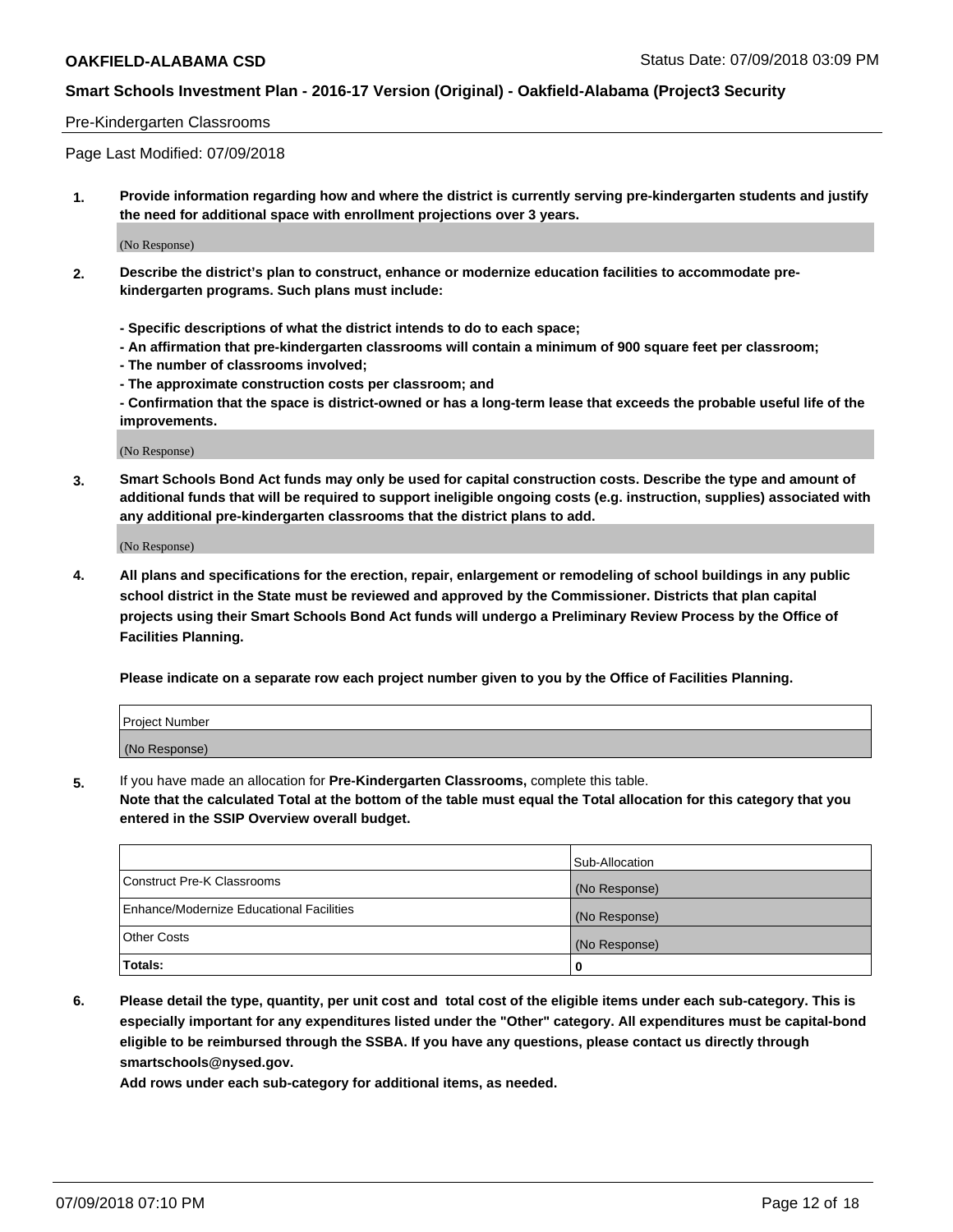# Pre-Kindergarten Classrooms

| Select the allowable expenditure | Item to be purchased | <b>Quantity</b> | Cost per Item | <b>Total Cost</b> |
|----------------------------------|----------------------|-----------------|---------------|-------------------|
| type.                            |                      |                 |               |                   |
| Repeat to add another item under |                      |                 |               |                   |
| each type.                       |                      |                 |               |                   |
| (No Response)                    | (No Response)        | (No Response)   | (No Response) | (No Response)     |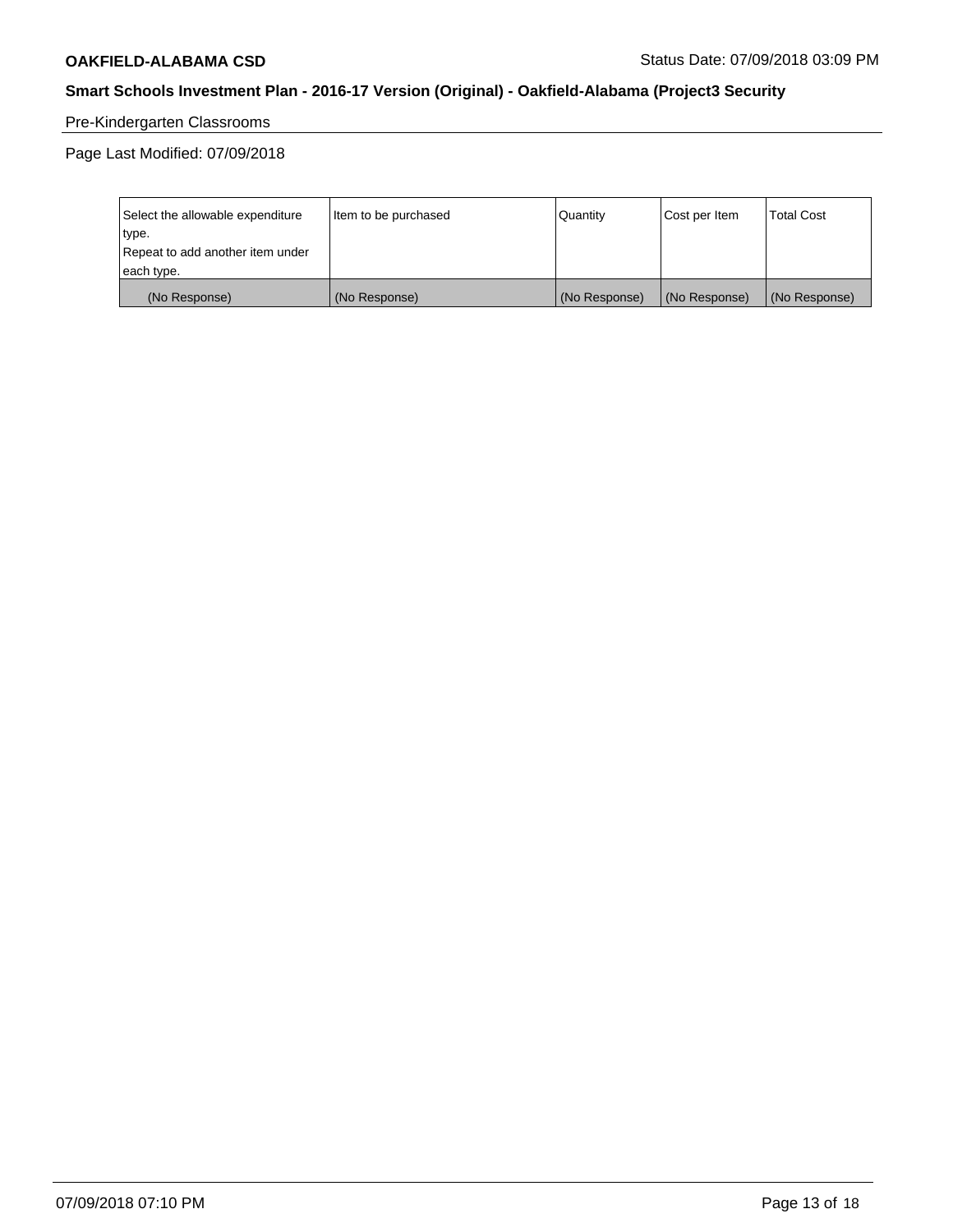#### Replace Transportable Classrooms

Page Last Modified: 07/09/2018

**1. Describe the district's plan to construct, enhance or modernize education facilities to provide high-quality instructional space by replacing transportable classrooms.**

(No Response)

**2. All plans and specifications for the erection, repair, enlargement or remodeling of school buildings in any public school district in the State must be reviewed and approved by the Commissioner. Districts that plan capital projects using their Smart Schools Bond Act funds will undergo a Preliminary Review Process by the Office of Facilities Planning.**

**Please indicate on a separate row each project number given to you by the Office of Facilities Planning.**

| <b>Project Number</b> |  |
|-----------------------|--|
| (No Response)         |  |

**3. For large projects that seek to blend Smart Schools Bond Act dollars with other funds, please note that Smart Schools Bond Act funds can be allocated on a pro rata basis depending on the number of new classrooms built that directly replace transportable classroom units.**

**If a district seeks to blend Smart Schools Bond Act dollars with other funds describe below what other funds are being used and what portion of the money will be Smart Schools Bond Act funds.**

(No Response)

**4.** If you have made an allocation for **Replace Transportable Classrooms**, complete this table. **Note that the calculated Total at the bottom of the table must equal the Total allocation for this category that you entered in the SSIP Overview overall budget.**

|                                                | Sub-Allocation |
|------------------------------------------------|----------------|
| Construct New Instructional Space              | (No Response)  |
| Enhance/Modernize Existing Instructional Space | (No Response)  |
| Other Costs                                    | (No Response)  |
| Totals:                                        | 0              |

**5. Please detail the type, quantity, per unit cost and total cost of the eligible items under each sub-category. This is especially important for any expenditures listed under the "Other" category. All expenditures must be capital-bond eligible to be reimbursed through the SSBA. If you have any questions, please contact us directly through smartschools@nysed.gov.**

| Select the allowable expenditure | Item to be purchased | Quantity      | Cost per Item | <b>Total Cost</b> |
|----------------------------------|----------------------|---------------|---------------|-------------------|
| type.                            |                      |               |               |                   |
| Repeat to add another item under |                      |               |               |                   |
| each type.                       |                      |               |               |                   |
| (No Response)                    | (No Response)        | (No Response) | (No Response) | (No Response)     |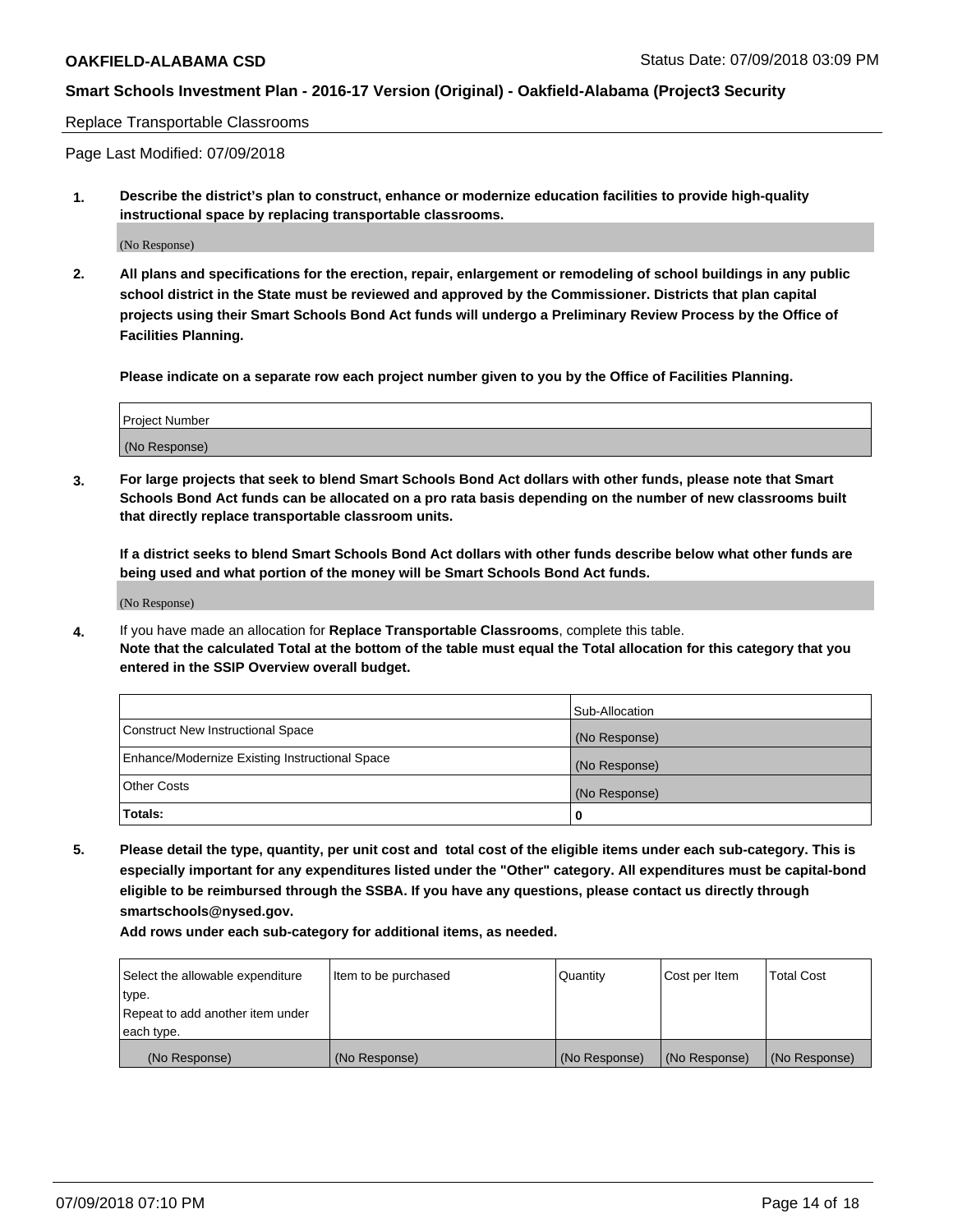## High-Tech Security Features

Page Last Modified: 07/09/2018

**1. Describe how you intend to use Smart Schools Bond Act funds to install high-tech security features in school buildings and on school campuses.**

The District plans to replace an existing analog security camera system with a digital platform capable of 24/7 monitoring both inside and outside of our campus buildings. Dedicated video hardware will accompany the new digital cameras. Door entry access control hardware will be integrated with the camera system to allow staff to use badges to enter the buildings.

**2. All plans and specifications for the erection, repair, enlargement or remodeling of school buildings in any public school district in the State must be reviewed and approved by the Commissioner. Districts that plan capital projects using their Smart Schools Bond Act funds will undergo a Preliminary Review Process by the Office of Facilities Planning.** 

**Please indicate on a separate row each project number given to you by the Office of Facilities Planning.**

| <b>Project Number</b> |  |
|-----------------------|--|
| 181101047999BA1       |  |

### **3. Was your project deemed eligible for streamlined Review?**

Yes

 $\square$  No

**3a. Districts with streamlined projects must certify that they have reviewed all installations with their licensed architect or engineer of record, and provide that person's name and license number. The licensed professional must review the products and proposed method of installation prior to implementation and review the work during and after completion in order to affirm that the work was code-compliant, if requested.**

By checking this box, you certify that the district has reviewed all installations with a licensed architect or engineer of record.

**4. Include the name and license number of the architect or engineer of record.**

| 'Name             | l License Number |
|-------------------|------------------|
| Jason A. Benfante | 38542            |

**5.** If you have made an allocation for **High-Tech Security Features**, complete this table. **Note that the calculated Total at the bottom of the table must equal the Total allocation for this category that you entered in the SSIP Overview overall budget.**

|                                                      | Sub-Allocation |
|------------------------------------------------------|----------------|
| Capital-Intensive Security Project (Standard Review) | (No Response)  |
| Electronic Security System                           | 161,549        |
| <b>Entry Control System</b>                          | 130,614        |
| Approved Door Hardening Project                      | (No Response)  |
| <b>Other Costs</b>                                   | 57,120         |
| Totals:                                              | 349,283        |

**6. Please detail the type, quantity, per unit cost and total cost of the eligible items under each sub-category. This is especially important for any expenditures listed under the "Other" category. All expenditures must be capital-bond eligible to be reimbursed through the SSBA. If you have any questions, please contact us directly through smartschools@nysed.gov.**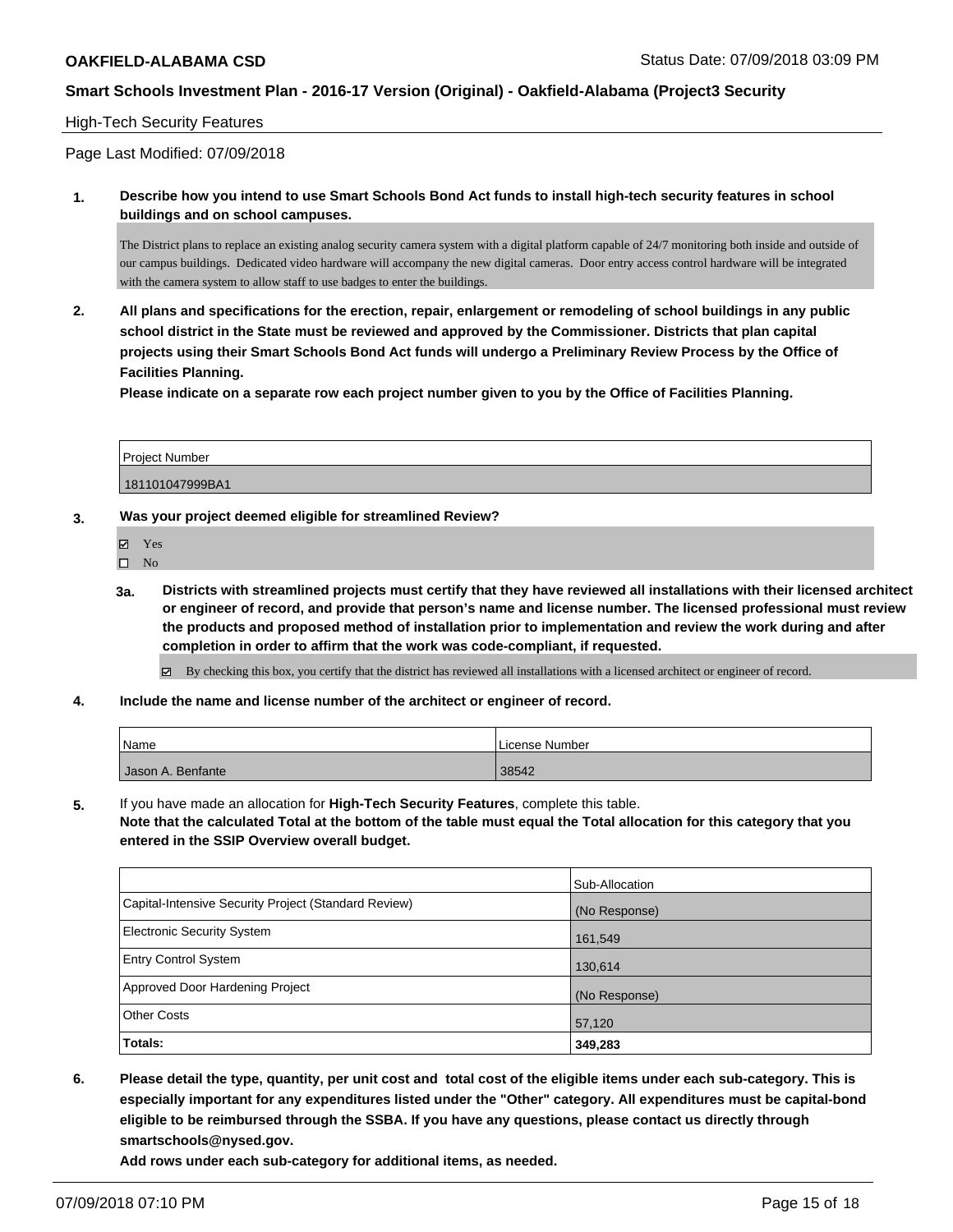# High-Tech Security Features

| Select the allowable expenditure<br>type.<br>Repeat to add another item under<br>each type. | Item to be purchased                               | Quantity | Cost per Item | <b>Total Cost</b> |
|---------------------------------------------------------------------------------------------|----------------------------------------------------|----------|---------------|-------------------|
| <b>Electronic Security System</b>                                                           | Network Video Recorders (Pelco<br>DSSRV2)          | 4.00     | 9,956         | 39,823            |
| <b>Electronic Security System</b>                                                           | Flat Panel LCD Monitors                            | 2.00     | 375           | 750               |
| <b>Electronic Security System</b>                                                           | POE Plus Power Injectors (Pelco<br>POE8ATN-8 port) | 2.00     | 954           | 1,907             |
| <b>Electronic Security System</b>                                                           | Pelco Camera Licenses (DS-SW-<br>CAM)              | 100.00   | 118           | 11,760            |
| <b>Electronic Security System</b>                                                           | Pelco #IME129-1ES Dome Cameras                     | 73.00    | 519           | 66,431            |
| <b>Electronic Security System</b>                                                           | Monitors Main Entrances Pelco<br>#PMCL624 24       | 2.00     | 1,337         | 2,778             |
| <b>Electronic Security System</b>                                                           | Pelco Outdoor Dome Cameras<br>#IME129-1ES          | 4.00     | 519           | 4,140             |
| <b>Electronic Security System</b>                                                           | Pelco Vandal Resistant Dome<br>Cameras #IME229-1ES | 8.00     | 579           | 8,520             |
| <b>Electronic Security System</b>                                                           | Pelco 3 Megapixel Cameras #IME329                  | 5.00     | 651           | 6,618             |
| <b>Electronic Security System</b>                                                           | Pelco 270 Degree Cameras<br>(IMM12027-1EP)         | 9.00     | 1,576         | 14,180            |
|                                                                                             |                                                    |          |               |                   |
| <b>Electronic Security System</b>                                                           | Pelco Camera Mounting Brackets                     | 18.00    | 65            | 1,166             |
| <b>Electronic Security System</b>                                                           | Pelco 180 Degree Camera<br>(IMM12018-1ES)          | 1.00     | 1,576         | 1,576             |
| <b>Electronic Security System</b>                                                           | Surge Protectors (Ditek MRJPOE)                    | 15.00    | 55            | 825               |
| <b>Entry Control System</b>                                                                 | Aiphone JPS-4AEDV Intercom System                  | 2.00     | 1,495         | 2,990             |
| <b>Electronic Security System</b>                                                           | Micro SD Storage Cards 64GB                        | 2.00     | 89            | 178               |
| <b>Entry Control System</b>                                                                 | Aiphone Intercom Desk Stand                        | 3.00     | 20            | 60                |
| <b>Entry Control System</b>                                                                 | Aiphone RY-3DL Door Release Relay                  | 2.00     | 74            | 148               |
| <b>Entry Control System</b>                                                                 | <b>Access Control Software Licenses</b>            | 2.00     | 1,040         | 2,080             |
| <b>Entry Control System</b>                                                                 | Dell Rack Mountable Server with<br>Monitor         | 1.00     | 3,192         | 3,192             |
| <b>Entry Control System</b>                                                                 | Fargo HDP5000 ID Badge Printer                     | 1.00     | 6,541         | 6,541             |
| <b>Entry Control System</b>                                                                 | ID Badge Photo Kit                                 | 1.00     | 275           | 275               |
| <b>Entry Control System</b>                                                                 | HID 2000PGGmn iClass ID Blank<br>Badges            | 500.00   | 4             | 2,000             |
| <b>Entry Control System</b>                                                                 | Andover Controls AX-SSC Network<br>Controllers     | 2.00     | 1,665         | 3,330             |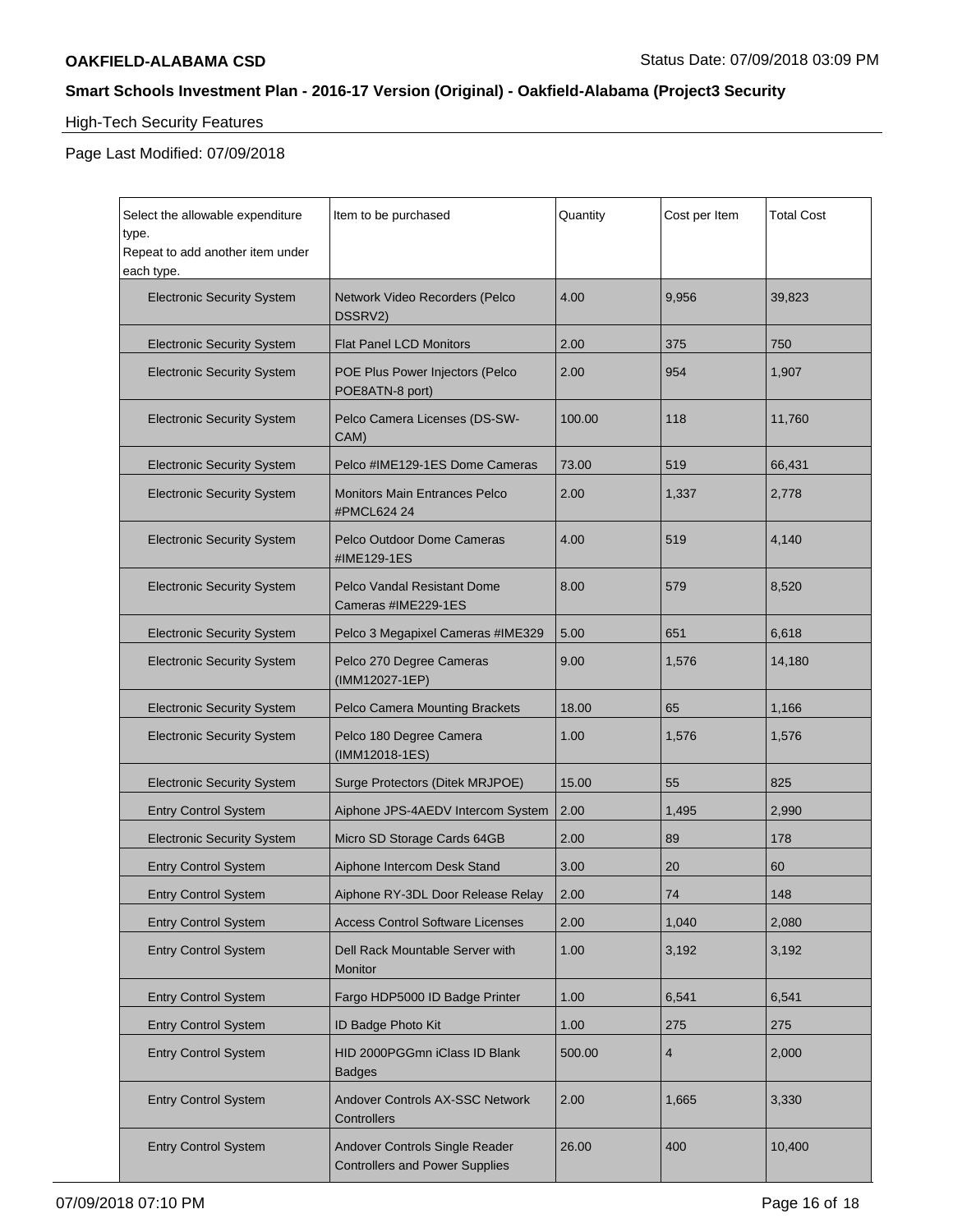# High-Tech Security Features

| Select the allowable expenditure<br>type.<br>Repeat to add another item under | Item to be purchased                                                                  | Quantity | Cost per Item | <b>Total Cost</b> |
|-------------------------------------------------------------------------------|---------------------------------------------------------------------------------------|----------|---------------|-------------------|
| each type.                                                                    |                                                                                       |          |               |                   |
| <b>Entry Control System</b>                                                   | <b>Card Readers and Enclosures</b>                                                    | 6.00     | 368           | 2,208             |
| <b>Entry Control System</b>                                                   | <b>Door Contact Switches</b>                                                          | 12.00    | 20            | 240               |
| <b>Entry Control System</b>                                                   | <b>Exit Motion Sensors</b>                                                            | 6.00     | 90            | 540               |
| <b>Entry Control System</b>                                                   | Subcontractor Prevailing Wage Rate<br>Labor (Device Terminations)                     | 1.00     | 82,032        | 82,032            |
| <b>Entry Control System</b>                                                   | Subcontractor Locksmith labor and<br>materials (Door strike installations)            | 1.00     | 13,686        | 13,686            |
| <b>Other Costs</b>                                                            | <b>Tech Labor Hours</b><br>(engineering/submittal, programming,<br>testing, training) | 476.00   | 120           | 57,120            |
| <b>Electronic Security System</b>                                             | AV Master Station (elementary)                                                        | 1.00     | 897           | 897               |
| <b>Entry Control System</b>                                                   | Single Reader Controllers (Bus<br>garage)                                             | 2.00     | 446           | 892               |